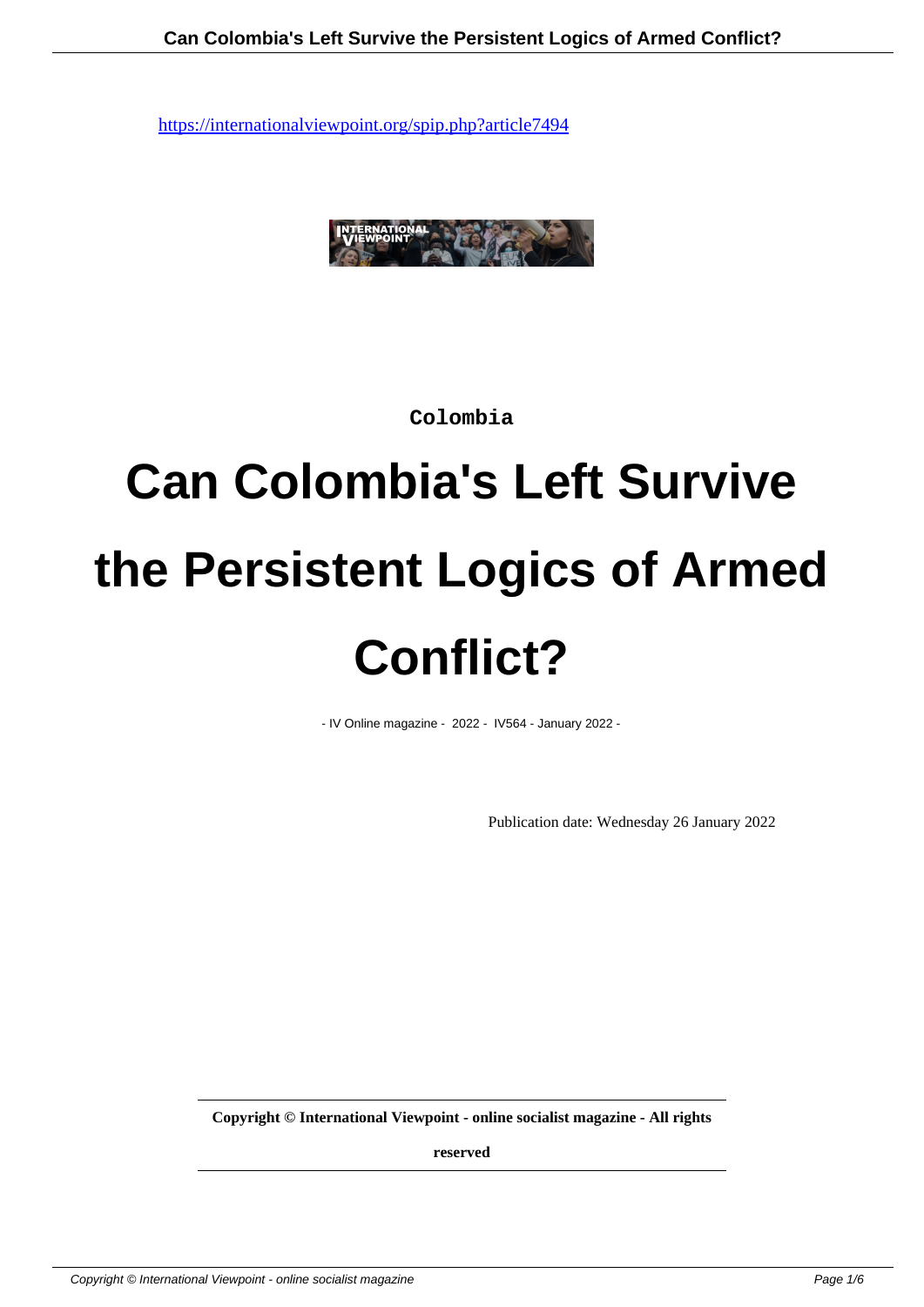## **ACROSS LATIN AMERICA, voters have rejected the Washington Consensus of Neoliberal economics and military imperialism. From Bolivia and Peru to Chile and Honduras voters have called on left governments to build a more equitable future.**

Now in Colombia, a country whose successive governments have ranged from hard to center right throughout its modern history, a social democrat and former querilla militant leads in the presidential polls. Gustavo Petro, the runner up in Colombia's 2018 presidential elections, is the leading candidate for a coalition of left of center political parties called the Pacto Historico (historic pact), which seeks to change Colombia's status as a "center right" country, for the first time [in its history.](https://www.nytimes.com/2022/01/04/world/americas/leftists-elections-latin-america.html)

If Colombia's left is successful in the spring 2022 parliamentary and presidential elections (March 13 and 29), it will be a miracle that defies the brutal logics of Colombia's 52-year-long internal armed conflict; a half century of U.S.-backed counter-insurgency and extrajudicial killings of civilian leftists.

Although peace accords were signed in 2016 and the principal guerilla group - the Revolutionary Armed Forces of Colombia (FARC) - officially demobilized in 2017, wartime logics continue to color dynamics between the far right Colombian state and the Colombian left.

Cold-War-era counterinsurgency logics, exported to the world by the U.S. military, blur the lines between civilians, state actors, and insurgents. These logics, present across Latin America from the early sixties onward, posited that every civilian in a territory of conflict had to pick a side: either collaborate with the military or be seen as a "communist/guerilla" and risk extrajudicial execution.

In 1962, two years before Colombia's conflict began, U.S. Colonel William Yarborough suggested during a visit to Colombia "the organization of local death squads accountable to the U.S. government" [1] to stamp out the threat of Colombia's peasant communists. In 1963, Colombian General Alberto Ruíz Novoa, a veteran of the Colombian battalion that fought alongside the United States in Korea, made a recommendation that slightly tweaked Yarborough's formula: he advocated for the creation of armed civilian "peasant self-defe[n](#nb1)se" groups, accountable to the Colombian military, and trained to fight communists within their communities. [2]

Through the enduring political influence of military and paramilitary groups, counterinsurgency doctrine has persisted, even as the war came to an official close.

Stretching from 1964 to 2016, the Colombian conflict is the longest running cold war conflict in Latin America. Many attribute the length of Colombia's conflict to the FARC finding a sustainable income source through territorial control of Colombia's frontier regions and levying taxes on cocaine production. While this is a major factor, the rise of anti-communist paramilitaries and their implementation of scorched earth tactics against the civilian Left meant that an earlier negotiated end to the war was impossible.

In 1982, then-president Belisario Betancur began negotiating a peace process with the major Left insurgencies, offering the opportunity for leftists and demobilized guerillas to compete in electoral politics. By 1985, the FARC and the Colombian Communist Party had formed the Union Patriotica (UP), a political party that emerged as a popular alternative electoral option for Colombians. What followed was political genocide. As Andrei Gomez-Suarez notes, between 1985 to 2002, "more than 5,000 UP members had been assassinated, hundreds had been disappeared or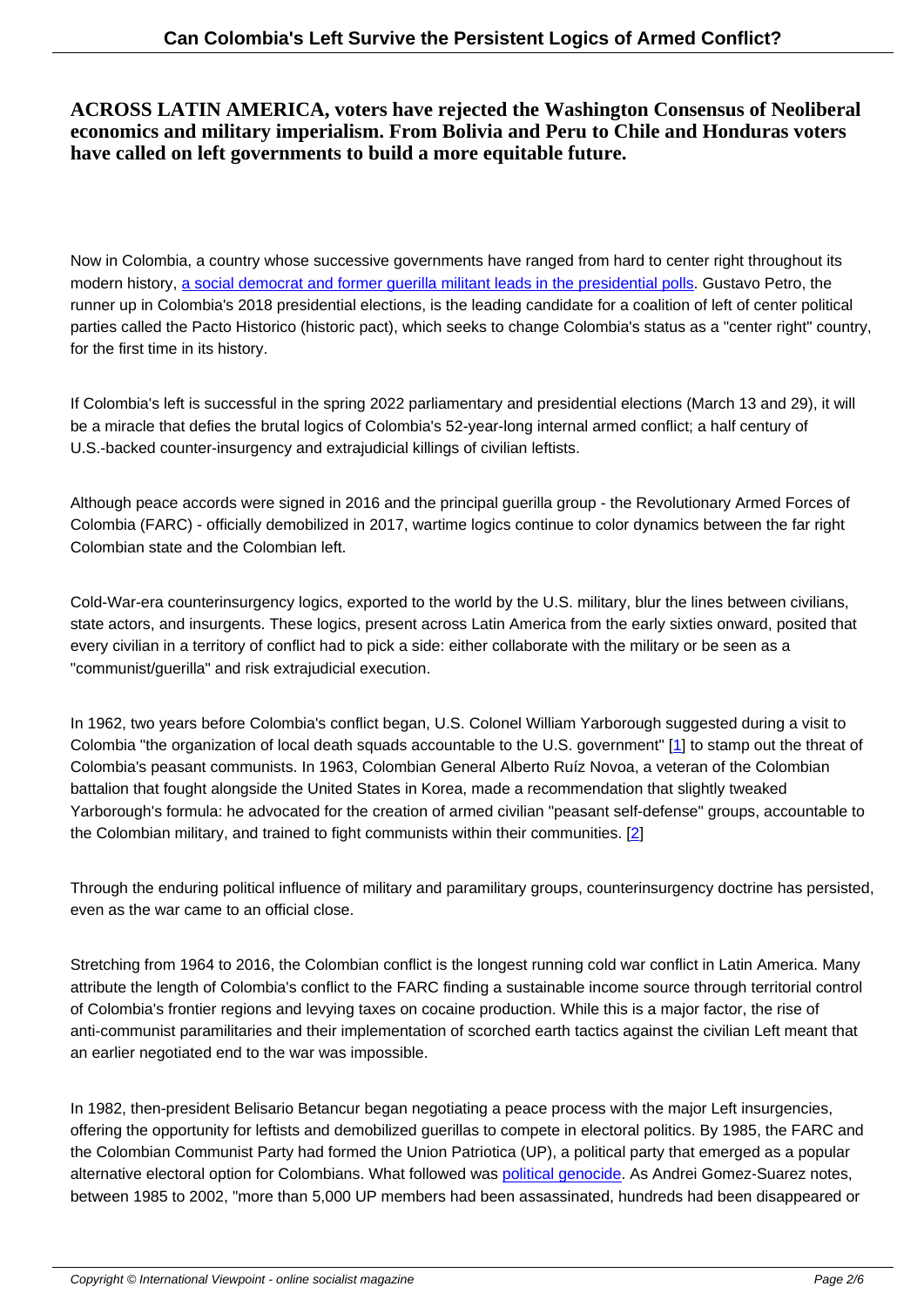forced to leave the country, others had gone back to continue waging war against the state, and many others had abandoned their political identity in order to survive the violence." [3]

In the 1980s and 1990s, anti-communist paramilitarism - encouraged by U.S. counterinsurgency doctrine and often fused with narco-trafficking - was booming in Colombia. In the par[am](#nb3)ilitaries' war on the Left, civilians often paid the price. In Segovia, Antioquia, where Union Patriotica won parliamentary elections in 1988, the military abandoned a security checkpoint to let anti-communist paramilitaries into the town. In this case, paramilitaries commanded by the infamous Castaño brothers killed 43 civilians, one among many massacres that led to 1988 being dubbed "the year of the masacre." On the subject of civilian casualties, Carlos Castaño said, "In war, unarmed civilian is a relative term. T[wo thirds of the guerrillas are unarmed, act like civilians, and collaborate w](https://www.elespectador.com/judicial/25-anos-de-un-tiempo-de-masacres-article-408650/)ith the guerrillas." [4] Paramilit[aries](https://nacla.org/article/meeting-paramilitary-leader-carlos-casta%C3%B1o) [committed crimes with impu](https://nacla.org/article/meeting-paramilitary-leader-carlos-casta%C3%B1o)nity, with official state forces either collaborating or looking the other way.

## **Paramilitary Power**

With the growth of paramilitary power, these organizations soon found their political expression on a national level. Alvaro Uribe Velez, a wealthy cattle baron from Antioquia, rose to prominence as a senator and then governor of Antioquia. There, he fostered paramilitary structures called convivirs, [5] which reported directly to the military.

By 2002, a time when paramilitaries began to run electoral candidates and win by intimidating voters, Uribe ran for president, on the platform of what he called "democratic security:" no [m](#nb5)ore than recycled cold war counterinsurgency theory. His message was clear: in order for the war against the FARC to be won, citizens would have to collaborate with the military. In his own words, "In democratic societies there is no citizen neutrality in the face of crime. There is no distinction between police and citizens." [6]

After assuming the presidency in 2002, Uribe continued links of patronage with paramilitary actors, *including* prominent narco-traffickers. While waging al[l-o](#nb6)ut war on the Left insurgencies, Uribe negotiated an amnesty deal with the major paramilitary groups, insulating them from accountability for human rights violations and array of criminal activities. The deal capped prison sentences at 6.5 years and was rejected by both the EU and UN for failing to punish crimes against humanity. During this time of demobilization, paramilitar[y leaders estimated t](https://www.law.ox.ac.uk/research-subject-groups/oxford-transitional-justice-research/past-debates/justice-and-peace-colombia)[hat 35%](https://www.eltiempo.com/archivo/documento/CMS-14037978) [percent](https://www.law.ox.ac.uk/research-subject-groups/oxford-transitional-justice-research/past-debates/justice-and-peace-colombia) [of the Colombian Congres](https://www.eltiempo.com/archivo/documento/CMS-14037978)[s was under their control.](https://www.law.ox.ac.uk/research-subject-groups/oxford-transitional-justice-research/past-debates/justice-and-peace-colombia)

Under his plan for Democratic S[ecurity, Uribe organized over one million civilians to be paid informers, and presided](https://caracol.com.co/radio/2005/08/04/judicial/1123166760_191922.html) [over Plan Colombia, a major influx of U.S. military a](https://caracol.com.co/radio/2005/08/04/judicial/1123166760_191922.html)id which began in 2000 and massively modernized the armed forces. With this influx of U.S. defense money, and the FARC at an all-time low popularity, Uribe was convinced that now was the time to win the war on the Left insurgents.

But victory, for Uribe's policy of democratic security, required complete submission to the state. For communities that sought neutrality in the conflict, like San Jose de Apartado, in the banana region of Uruba, this was a doomed endeavor. Long caught in the crossfires of armed groups, San Jose de Apartado declared itself a neutral "peace community" in 1997 and was the site of international human rights accompaniment. Despite international focus, in 2005 prominent community leader Luis Eduardo Guerra was killed, along with four children and three other community members. This massacre meant that, since declaring itself a "peace community," 115 community members had been killed. [7] Of the killings, president Uribe said: "There are good people in the community, but some of its leaders, patrons, and defenders have been signaled by people who live there as FARC auxiliaries." [8]

Again, Uribe blurs the lines [b](#nb7)etween combatant and civilian, and through encouraging the use of force, emboldened his security forces to do the same. As one solder said, "I feel supported by the government because finally ther[e is](#nb8)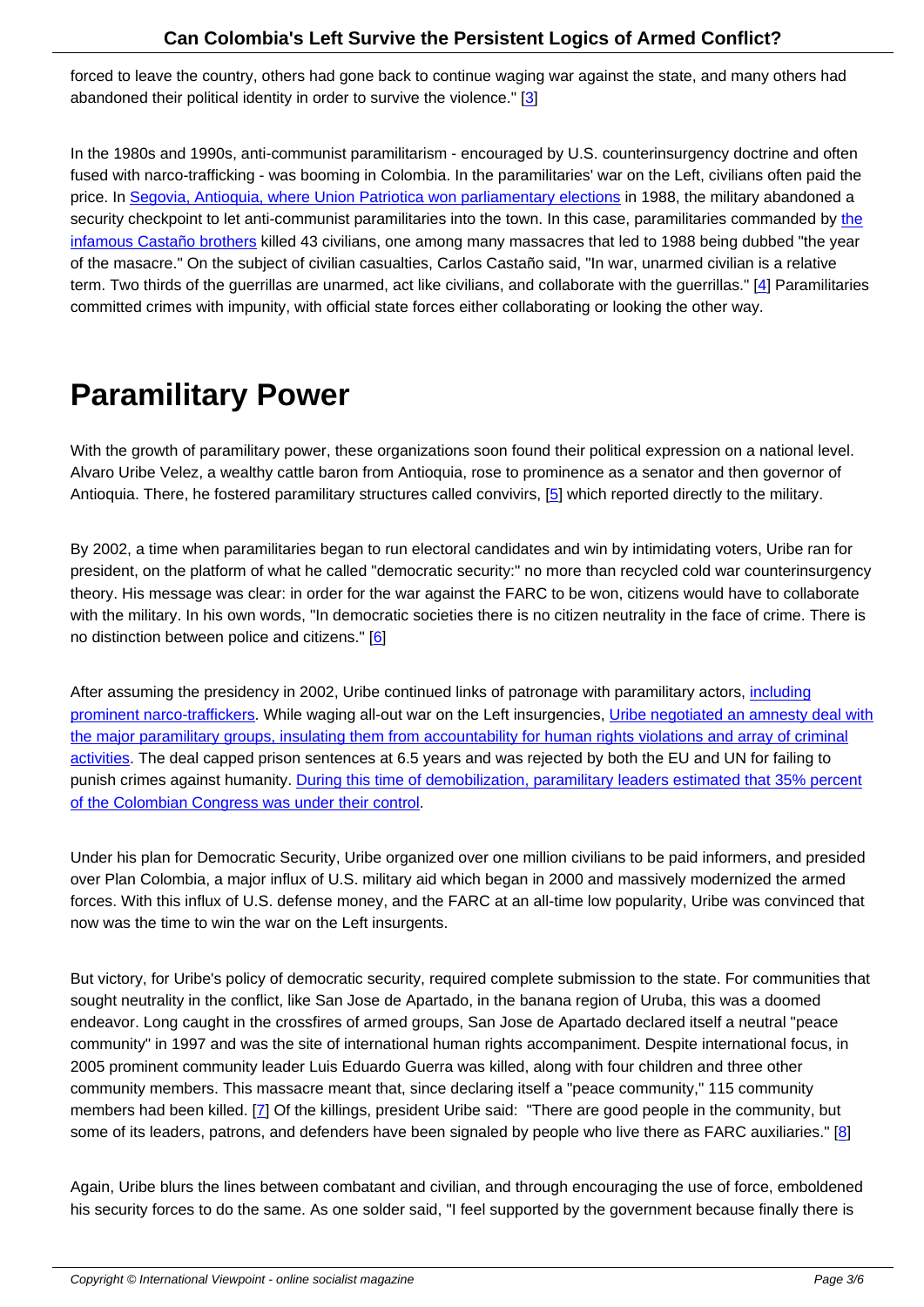someone who understands us and encourages us to win this war." [9] During the period of 2002-2010, when Uribe commanded the armed forces with U.S. trained General Mario Montoya, the army tried to spur soldiers toward "victory" against the FARC by offering bonuses to kill combatants. Through a mix of zeal, impunity, and incentive systems for kills, many units in the military began the widespread practice of kidnapping working class Colombians, often displaced because of the internal armed conflict and living in [a n](#nb9)ew community. These civilians would then be dressed up as insurgents and killed. This practice, which became known [euphemistically as "false positives," is](https://www.hrw.org/news/2017/11/13/how-colombian-army-encouraged-killings) [estimated to have taken up to 10,000 lives, according to military w](https://www.hrw.org/news/2017/11/13/how-colombian-army-encouraged-killings)histleblowers.

In 2022, the memory of the Uribe er[a of armed conflict persists, as does his political influence. Throughout the t](https://www.theguardian.com/world/2018/may/08/colombia-false-positives-scandal-casualties-higher-thought-study)erm [of Alvaro Uribe's protege and current Colombian president, Ivan Duque, Colomb](https://www.theguardian.com/world/2018/may/08/colombia-false-positives-scandal-casualties-higher-thought-study)ia experienced a series of paros nacionales"Uribe Paraco, el pueblo está berraco," ("Uribe, you paramilitary, the people are fed up").

On April 28, 2021, a paro nacional convened in response to a tax reform and the handling of COVID by president Duque. These strikes were brutally repressed, but protesters remained in the streets for months, now protesting militarization in the country. "We saw how bodies appeared dead in the rivers. We saw how the police and the ESMAD (riot police) shot at young people point blank," says Miguel Villanuevas, a student leader in Caqueta. "This showed us that the military and police don't serve the constitution, but instead serve a specific political class that wants to defend its privileges at all cost."

Throughout the months of mobilization, viral videos circulated of police committing atrocities against protestors, which fed the indignation behind the marches. President Duque, for his part, took a hard line in his defense of the police and military, ordering law enforcement to be "overwhelming in their response to terrorists, vandals, and criminality." Colombia's defense minister claimed that protests were infiltrated by the FARC, and Alvaro Uribe went further, tweeting "Let's support the right of soldiers and police to use their firearms to defend their integrity and to defend people and [property from criminal acts of terrorist vandalism."](https://www.abcpolitica.com/duque-ordeno-actuar-con-contundencia-contra-vandalos-en-las-protestas/)

[This rhetoric is a classic tack for Colombia's far right: demonize political opponents as the terrorist, the guerilla, th](https://www.semana.com/nacion/articulo/twitter-le-pidio-a-uribe-eliminar-el-trino-sobre-el-uso-de-las-armas/202158/)e [vandal, or the criminal in order to excecute them with impunity](https://www.semana.com/nacion/articulo/twitter-le-pidio-a-uribe-eliminar-el-trino-sobre-el-uso-de-las-armas/202158/). So far, 42 protesters have been killed through state repression, adding to the ever-growing list of "social leaders" killed in Colombia.

Since the peace process in 2016, extrajudicial killings of territorial or e[nvironmental defenders, political party activis](https://apnews.com/article/colombia-health-coronavirus-pandemic-e43eb87ac930ac9c0c26c1941661263c)ts, [human righ](https://apnews.com/article/colombia-health-coronavirus-pandemic-e43eb87ac930ac9c0c26c1941661263c)ts defenders, displaced peasants, and ex-combatants of guerilla groups have been cast into this euphemistic frame of "social leaders". For protesters in the paro, the killing of social leaders, along with th]e lack of implementation of the 2016 peace agreements, are major sources of ire with Duque's "Uribista" government. In 2020, 120 social leaders were murdered in Colombia according to the U.N.'s High Commissioner for Human Rights.

After the strikes and brutal repression, the Duque government is at a historically low approval rating. With mass [participation in the national strikes, there is a growing popular opposition to the paramilitary doctrines of Alvar](https://apnews.com/article/bogota-colombia-7bf26433022d0376ed1e7728487c8794)o Uribe. For the upcoming elections, even right-wing parties are excluding his candidate from coalitions for the upcoming elections, for fear that the "Uribista" status quo is politically toxic.

[For the Pacto Historico, the newly-formed coalition of Left parties contesting the presidency, their intention is to](https://www.elheraldo.co/politica/uribismo-en-pleno-ratifica-union-del-centro-democratico-sin-coaliciones-880275) [translate the energy of street protests and rejection of the status](https://www.elheraldo.co/politica/uribismo-en-pleno-ratifica-union-del-centro-democratico-sin-coaliciones-880275) quo into a positive project of major reform. Attempting to ally themselves with the paro movement, their slogan has become: "from the streets to the polls, from the polls to power."

Miguel Villanuevas, the student leader in Caqueta, is a Pacto Historico volunteer. "Now there is a fracture," Villaneuvas says. "The strike of April 28, 2021 changed the consciousness of the (Colombia's) citizens. Not just in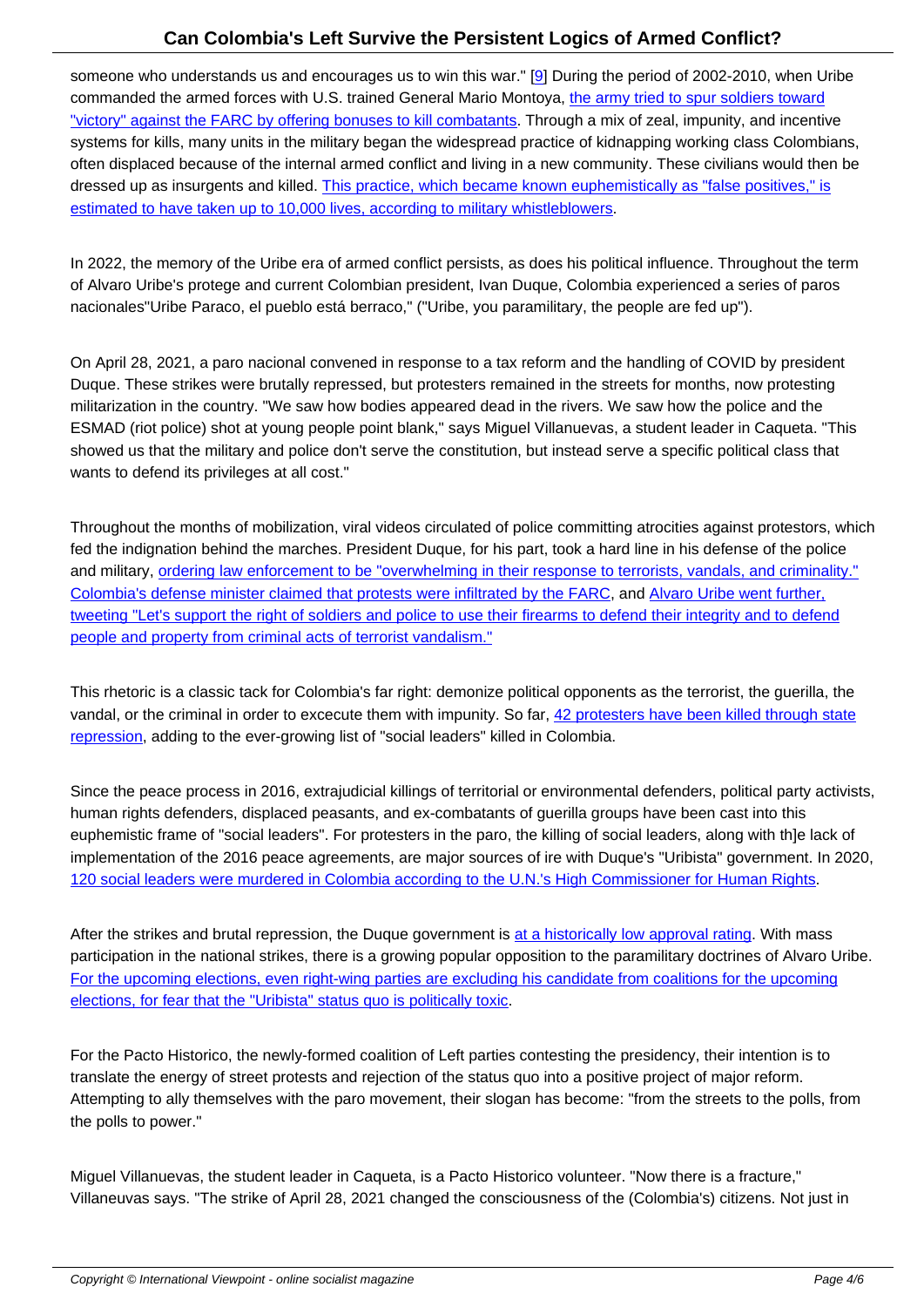Cali or in Bogota, but in many places in the country where there had never been a strong mobilization, citizens went to the streets to say: Enough."

The Pacto Historico, as a political movement, hopes to tie messages of national unity to social spending and poverty reduction, in what Villanuevas describes as not just a rejection of militarism, "but a social pact with Colombia's citizens."

From their campaign announcement video, it is clear the Pacto hopes to break with past dynamics and provide a positive vision moving forward. In the video, a smiling young person cheerily affirms: "the past doesn't matter, this is our opportunity to generate a positive change. This is our moment of national unity."

The question is whether the paramilitary and narco-bourgeoisie, who consider the electoral Right and Uribe's Centro Democratico movement to be beneficial to their power, can sow enough fear in the population to prevent a leftward shift. After such monumental national strikes, can counterinsurgent logics (the fear of being stigmatized as a guerilla and killed) continue to regulate people's politi[cal participation? In many ways, it already does.](https://www.infobae.com/america/colombia/2020/03/14/quien-era-el-el-nene-hernandez-el-ganadero-y-narco-que-tiene-a-ivan-duque-frente-al-escandalo-mas-grande-de-su-gobierno/)

Because of the specter of political violence in frontier regions where armed groups from the conflict still operate, many political leaders look for electoral vehicles outside of left parties like Pacto Historico. As Diana Sanchez, director of the MINGA association, explained, leaders across the ideological spectrum "have to look for party endorsements that guarantee that they are not killed and can participate." In these territories, where the majority of social leaders are killed, vote winning will prove to be most dangerous.

[During the 2018 elections, when international observers visited these area](https://cerosetenta.uniandes.edu.co/la-politica-que-rodea-el-asesinato-de-lideres/)s, they found civil society groups terrorized by paramilitaries, with social leaders killed during their visits, and armed groups declaring voters for Gustavo Petro (the leading Left candidate) to be "military objects."

[Miguel Villanuevas notes that "in the places where Pacto Historico campaigners do not have control over security,](http://links.org.au/colombia-struggle-defiance-feast-pestilence) [we're not going to go, because the war, at this mom](http://links.org.au/colombia-struggle-defiance-feast-pestilence)ent, is beginning."

According to Villanuevas, the Right is launching their strategy of reaction, knowing the deep unpopularity of their movement. "The Uribistas know they're going to lose power, they're afraid to lose power, and the only method they have to prevent this is taking up arms."

Source Against the Current.

### PS:

If you like this article or have found it useful, please consider donating towards the work of International Viewpoint. Simply follow this link: Donate then enter an amount of your choice. One-off donations are very welcome. But regular donations by standing order are also vital to our continuing functioning. See the last paragraph of this article for our bank account details and take out a standing order. Thanks.

[1] Forrest Hylton, Evil Hour in Colombia [\(Verso B](http://www.internationalviewpoint.org/spip.php?article5368)ooks, 2006), 55.

#### [2] Ibid

[3] Andrei Gomez-Suarez, Genocide, Geopolitics and Transnational Networks. Contextualising the destruction of the Unión Patrótica in Colombia,